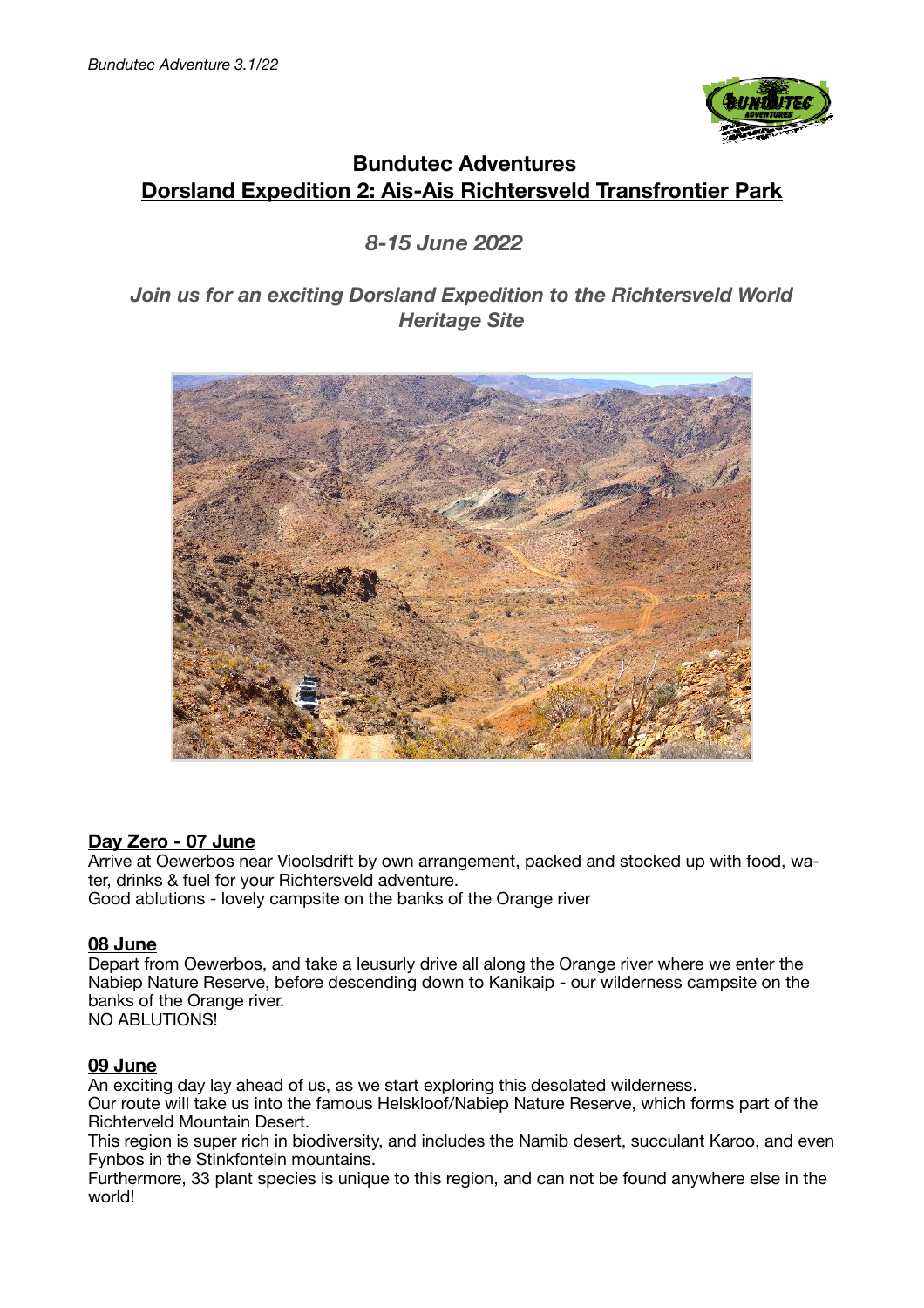

We will eventually travel past the village of Eksteenfontein, before reaching our spectacular campsite against a rockface - Tierhoek. NO ABLUTIONS !



### **10 June**

Leave after breakfast, and drive to the Park entrance gate at Sendelingsdrift, before proceeding deeper into this mountain desert to Pooitjiespram - our campsite for the night. COLD WATER ABLUTIONS!

#### **11 June**

The sand and rocky tracks will take us via Halfmens pass, Akkedis pass and Koeroegabvlakte, before arriving back at the river at at De Hoop - our campsite for tonight. COLD WATER ABLUTIONS !

#### **12 June**

Morning at leisure, before we once again pack up, and make our way deeper into the mountains.The tracks takes us via Maerpoort pass, Mt Koerdegab, Mt Richterberg and lots more before we arrive at Kokeboomkloof camp which is situated in the centre of the world heritage site - the vistas will leave you breathless! NO WATER - ONLY RUSTIC TOILETS

#### **13 June**

Depart from this wonderland, exit the Park via Helskloof pass, and follow the Orange river past Alexander Bay (RSA side) / Oranjemund (Namibian side), to the Atlantic coastline, and from there to Port Nolloth.

We will camp tonight at McDougalls Bay Camping in "luxury"